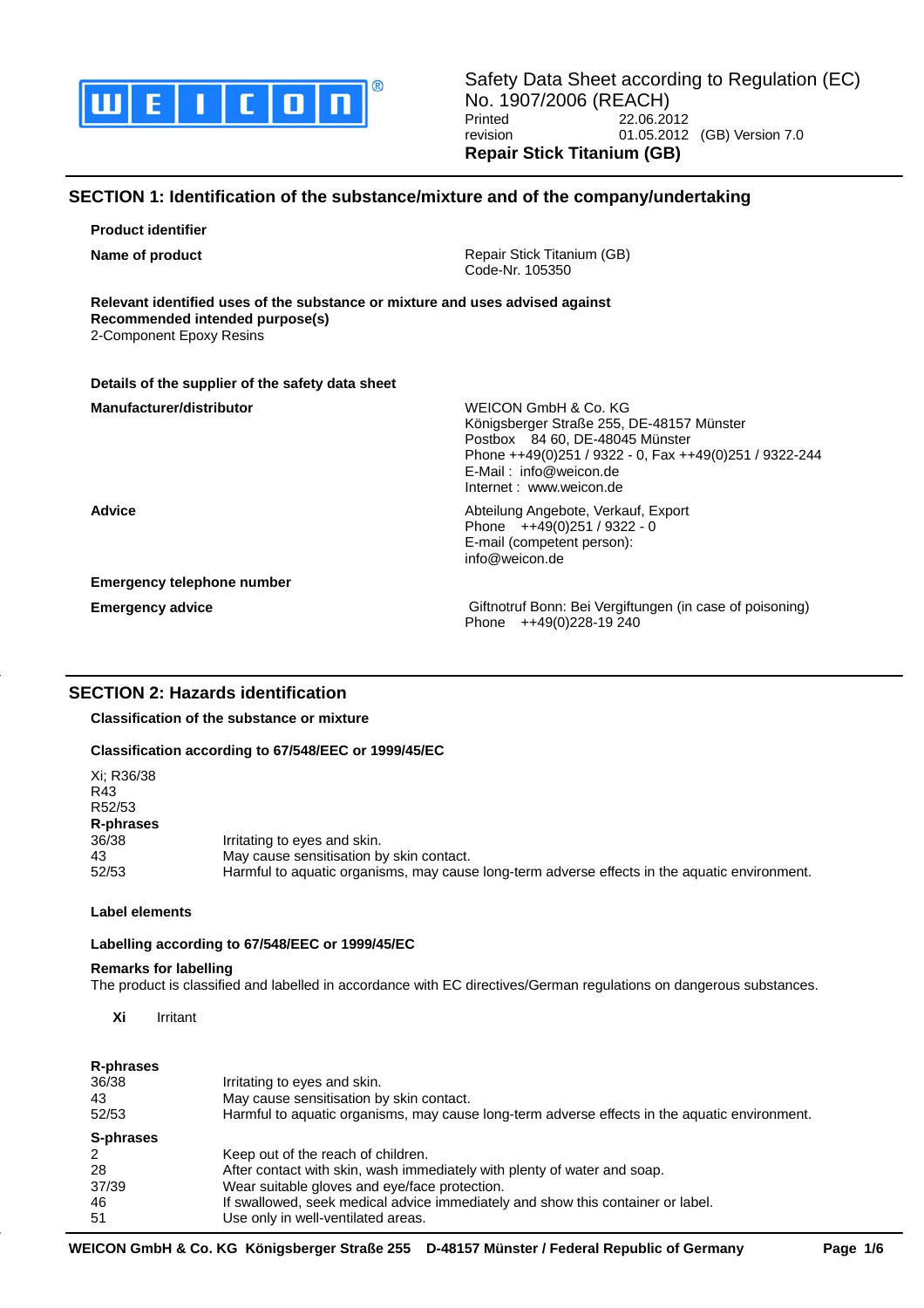

### **Hazardous ingredients for labeling**

reaction product: bisphenol-A-(epichlorhydrin) epoxy resin (number average molecular weight <= 700)

#### **Special rules for supplemental label elements for certain mixtures**

Contains epoxy constituents. See information supplied by the manufacturer.

#### **Other hazards**

No information available.

# **SECTION 3: Composition/ information on ingredients**

#### **Mixtures Hazardous ingredients**

| <b>CAS No</b>               | <b>EC No</b>                                                                                               | <b>Name</b>                                                                                                                                            | [%<br>weight]         | <b>Classification according to 67/548/EEC</b>                                              |
|-----------------------------|------------------------------------------------------------------------------------------------------------|--------------------------------------------------------------------------------------------------------------------------------------------------------|-----------------------|--------------------------------------------------------------------------------------------|
| $90 - 72 - 2$<br>25068-38-6 | 202-013-9<br>500-033-5                                                                                     | 2,4,6-tris(dimethylaminomethyl)phenol<br>reaction product: bisphenol-A-(epichlorhydrin)<br>epoxy resin (number average molecular<br>weight $\leq$ 700) | $1 - 10$<br>$15 - 24$ | Xn R22; Xi R36/38<br>Xi R36/38; R43; N R51-53                                              |
| <b>CAS No</b>               | <b>EC No</b>                                                                                               | <b>Name</b>                                                                                                                                            | [%<br>weight]         | <b>Classification according to Regulation (EC) No</b><br>1272/2008 [CLP/GHS]               |
| $90 - 72 - 2$               | 202-013-9                                                                                                  | 2,4,6-tris(dimethylaminomethyl)phenol                                                                                                                  | $1 - 10$              | Acute Tox. 4, H302 / Eye Irrit. 2, H319 / Skin Irrit.<br>2, H315                           |
| 25068-38-6                  | 500-033-5                                                                                                  | reaction product: bisphenol-A-(epichlorhydrin)<br>epoxy resin (number average molecular<br>weight $\leq$ 700)                                          | 15 - 24               | Eye Irrit. 2, H319 / Skin Irrit. 2, H315 / Skin Sens.<br>1, H317 / Aquatic Chronic 2, H411 |
| <b>REACH</b>                |                                                                                                            |                                                                                                                                                        |                       |                                                                                            |
| <b>CAS No</b>               | Name                                                                                                       |                                                                                                                                                        |                       | <b>REACH registration number</b>                                                           |
| 25068-38-6                  | reaction product: bisphenol-A-(epichlorhydrin) epoxy resin (number average<br>molecular weight $\leq$ 700) |                                                                                                                                                        |                       | 01-2119456619-26-xxxx                                                                      |
| <b>Description</b>          |                                                                                                            |                                                                                                                                                        |                       |                                                                                            |

#### 2-component epoxy sticks

# **SECTION 4: First aid measures**

#### **Description of first aid measures**

### **General information** Remove contaminated soaked clothing immediately.

**In case of inhalation** In the event of symptoms refer for medical treatment.

#### **In case of skin contact**

Do not use solvents or thinners. In case of contact with skin wash off with water.

## **In case of eye contact**

May cause superficial burns. In case of contact with eyes rinse thoroughly with water. Call for a doctor immediately.

#### **In case of ingestion**

Do not induce vomiting. Call for a doctor immediately. If swallowed by mistake drink plenty of water and seek medical treatment. Rinse out mouth thoroughly with water.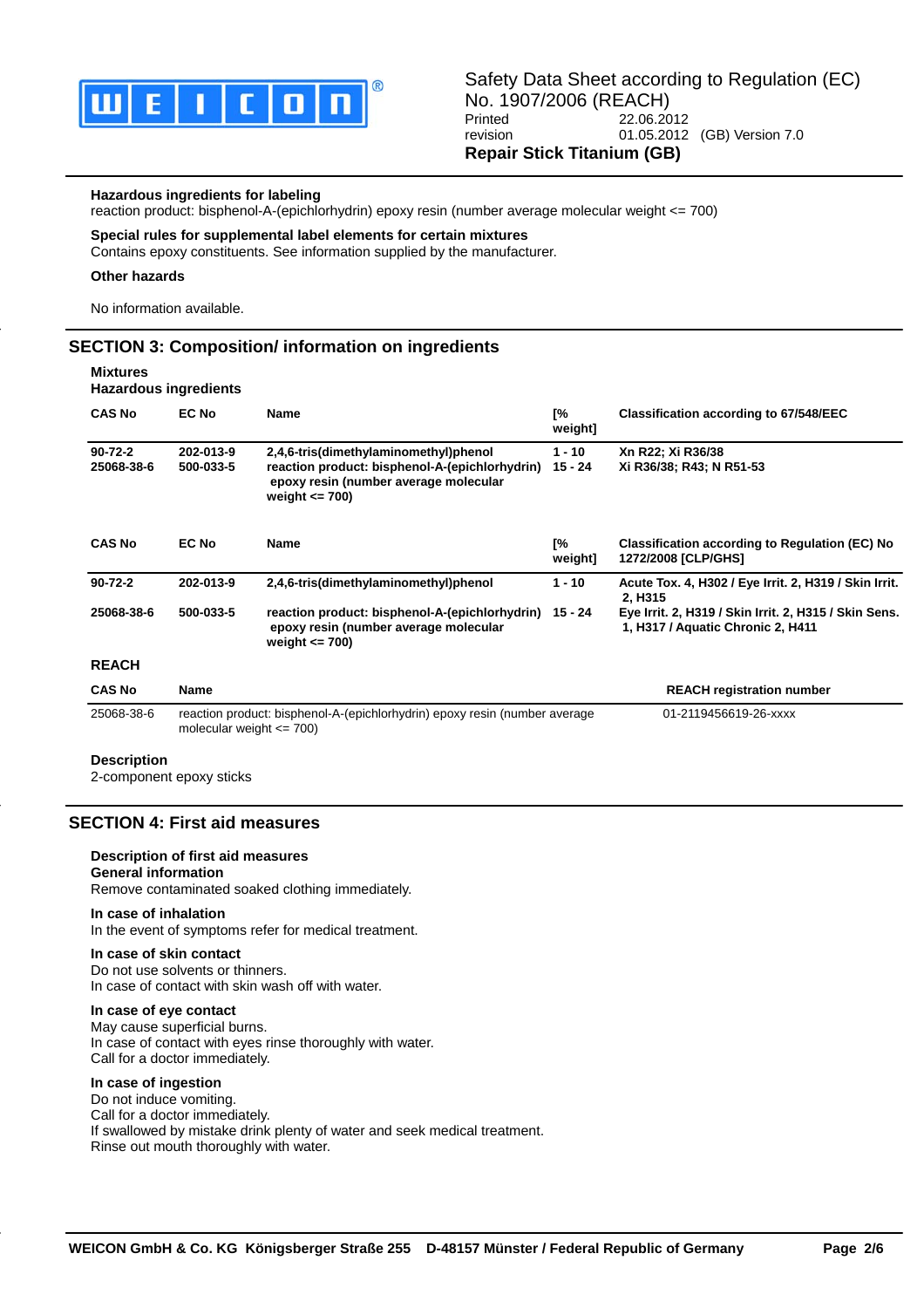

#### **Most important symptoms and effects, both acute and delayed** No information available.

### **Indication of any immediate medical attention and special treatment needed**

**Treatment (Advice to doctor)**

In the event of pulmonary irritation treat initially with dexamethasone metered-dose aerosol.

# **SECTION 5: Firefighting measures**

**Extinguishing media Suitable extinguishing media** Foam Dry fire-extinguishing substance Carbon dioxide water mist

## **Special hazards arising from the substance or mixture**

Fire gas of organic material has to be classed invariably as respiratory poison. Nitrogen oxides (NOx) Carbon monoxide (CO)

## **Advice for firefighters**

# **Special protective equipment for fire-fighters**

Use breathing apparatus with independent air supply.

Fire-fighting operations, rescue and clearing work under effect of combustion and smoulder gases just may be done with breathing apparatus.

# **SECTION 6: Accidental release measures**

### **Personal precautions, protective equipment and emergency procedures**

Ensure adequate ventilation. Remove persons to safety. Use personal protective clothing.

### **Environmental precautions**

Inform pollution control authorities if product gets into the sewerage systems or open waters. Do not discharge into the drains or bodies of water..

### **Methods and material for containment and cleaning up**

Send in suitable containers for recovery or disposal. Take up with absorbent material.

## **Reference to other sections**

No information available.

# **SECTION 7: Handling and storage**

## **Precautions for safe handling Advice on safe handling** Care for thoroughly room ventilation, if necessary use in well ventilated area with local exhaust ventilation at workplace.

# **Advice on protection against fire and explosion**

Pay attention to general rules of internal fire prevention.

# **Conditions for safe storage, including any incompatibilities**

**Requirements for storage rooms and vessels** Keep in closed original container.

# **Further information on storage conditions**

Protect from direct solar radiation. Store container at cool and aired place. Store in a dry place. Protect from heat/overheating.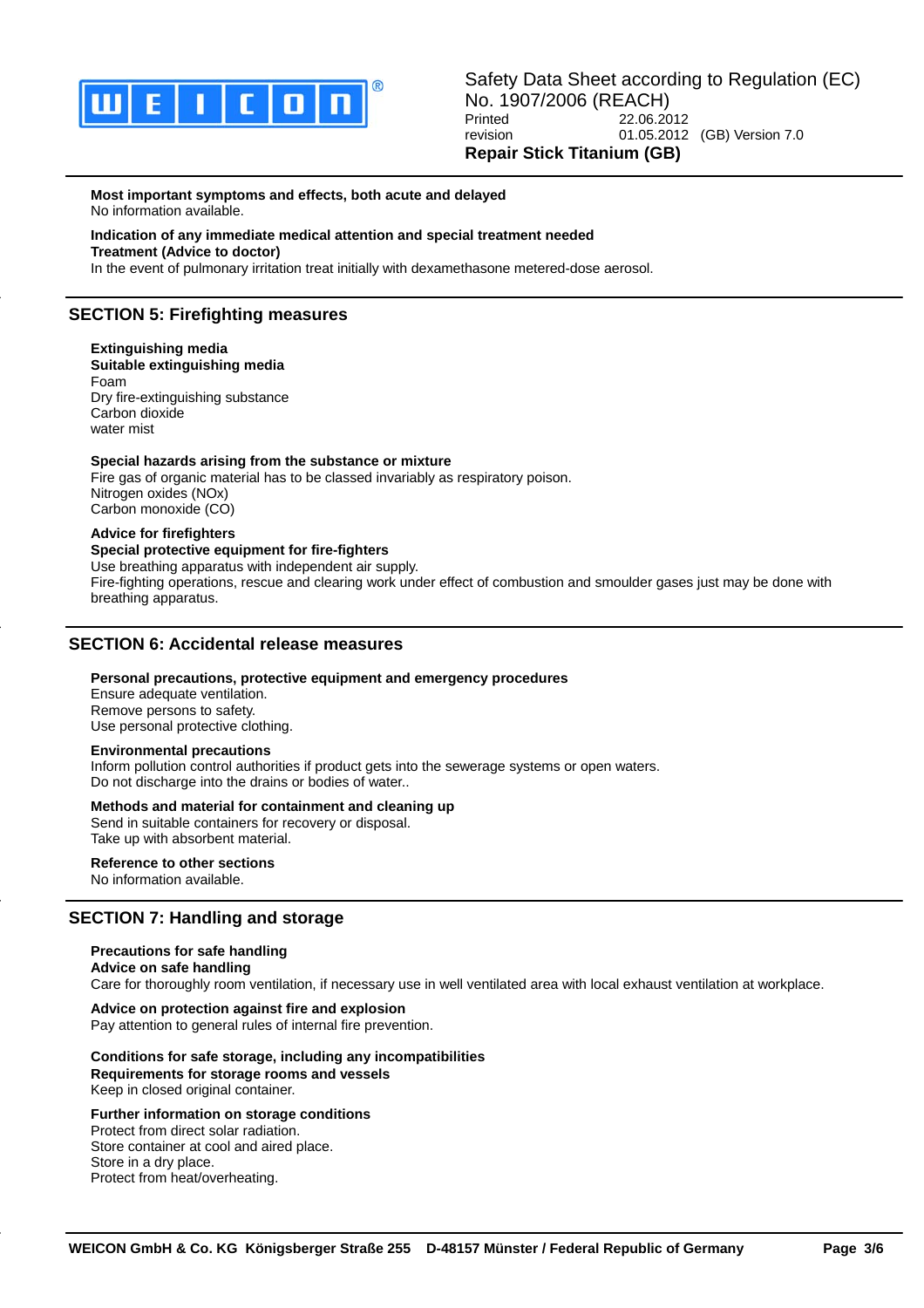

#### **Specific end use(s)**

No information available.

# **SECTION 8: Exposure controls/personal protection**

## **Control parameters**

No information available.

# **Exposure controls**

**Respiratory protection**

In case of insufficient ventilation or long-term effect use breathing apparatus.

#### **Hand protection**

In the cases of special applications, it is recommended to check the chemical resistance with the manufacturer of the gloves. Glove material specification [make/type, thickness, permeation time/life, wetting resistance]: natural rubber, 0,6mm; 480min; 60min;

Chemical protective gloves must be chosen carefully in view of their design and depending on the dependence on the concentration and amounts of dangerous goods used in the specific working tasks.

**Eye protection**

safety goggles Face shield

#### **Skin protection** protective clothing

### **General protective measures**

Avoid contact with eyes and skin Do not inhale gases/vapours/aerosols.

#### **Hygiene measures**

At work do not eat, drink, smoke or take drugs. Wash hands before breaks and after work.

# **SECTION 9: Physical and chemical properties**

| Information on basic physical and chemical properties  |                |               |    |                   |           |  |
|--------------------------------------------------------|----------------|---------------|----|-------------------|-----------|--|
| <b>Form</b>                                            |                | <b>Colour</b> |    | Odour             |           |  |
| pasty                                                  |                | various       |    | hardly noticeable |           |  |
| Important health, safety and environmental information |                |               |    |                   |           |  |
|                                                        | Value          | Temperature   | at | Method            | Remark    |  |
| <b>Flash point</b>                                     | >200 °C        |               |    |                   |           |  |
| <b>Density</b>                                         | not determined |               |    |                   |           |  |
| Solubility in water                                    |                |               |    |                   | insoluble |  |
|                                                        |                |               |    |                   |           |  |
|                                                        |                |               |    |                   |           |  |

**Other information** No information available.

# **SECTION 10: Stability and reactivity**

**Reactivity** No information available.

**Chemical stability** No information available.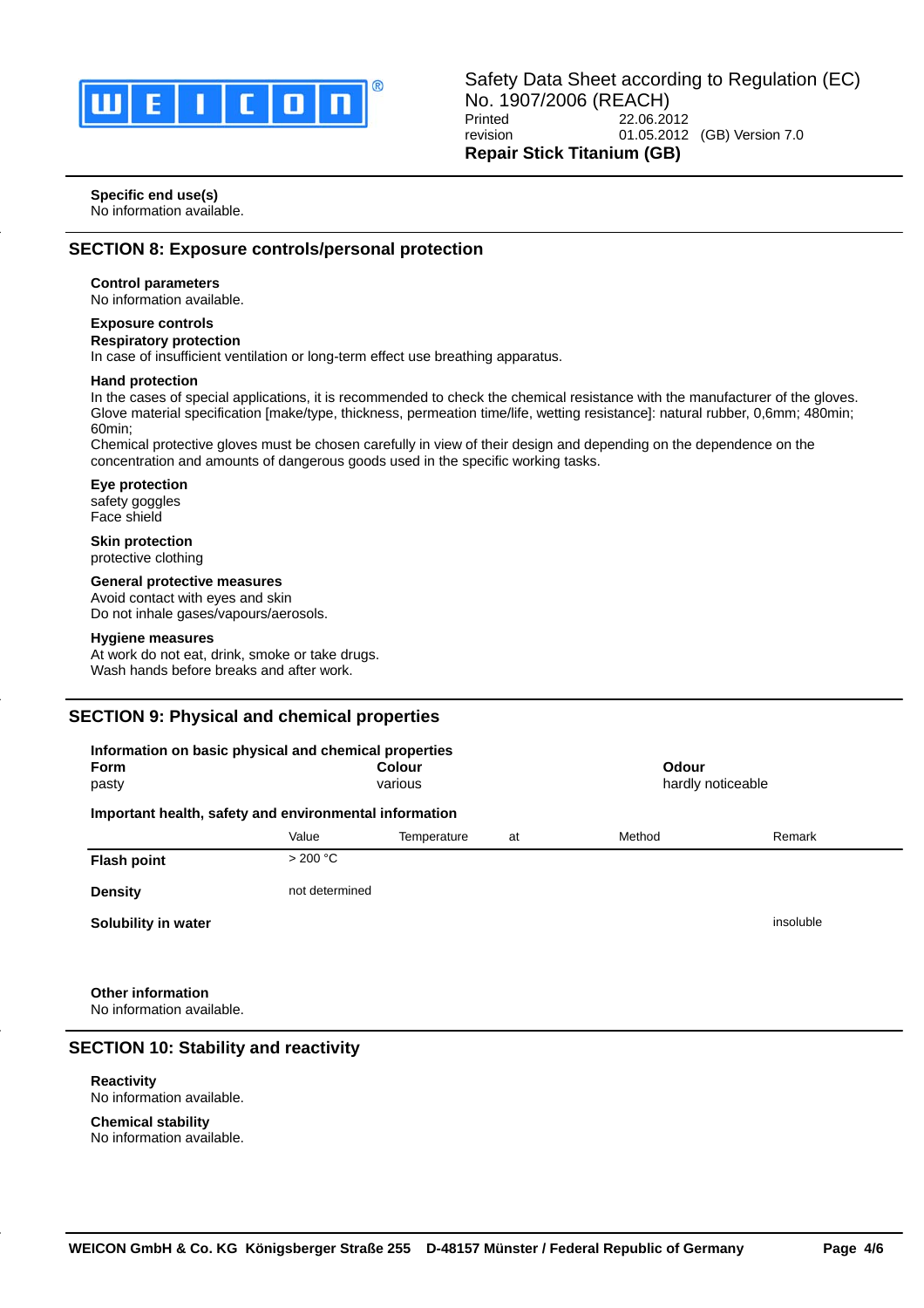

## **Possibility of hazardous reactions**

No information available.

**Conditions to avoid** No information available.

# **Incompatible materials**

## **Materials to avoid**

Reactions with strong acids and alkalies. Reactions with strong oxidising agents.

## **Hazardous decomposition products**

Carbon monoxide and carbon dioxide. Nitrous oxides (NOx) Toxic gases/vapours

# **SECTION 11: Toxicological information**

#### **Information on toxicological effects**

#### **Acute toxicity/Irritability/Sensitization**

|                           | Value/Validation | <b>Species</b> | Method | Remark |
|---------------------------|------------------|----------------|--------|--------|
| Irritability skin         | irritant         | rabbit         |        |        |
| Irritability eye          | irritant         | rabbit eye     |        |        |
| <b>Skin sensitization</b> | sensitizing      |                |        |        |

# **Experiences made from practice**

## Sensitization through skin contact possible.

#### **Additional information**

The product is to be handled with the caution usual with chemicals. Other hazardous properties may not be excluded.

# **SECTION 12: Ecological information**

#### **Toxicity**

No information available.

## **Persistence and degradability**

No information available.

# **Bioaccumulative potential**

No information available.

**Mobility in soil** No information available.

### **Results of PBT and vPvB assessment**

This substance does not meet the PBT/vPvB criteria of REACH, annex XIII. **Other adverse effects**

#### **General regulation**

Do not allow uncontrolled leakage of product into the environment. Product is not allowed to be discharged into aquatic environment.